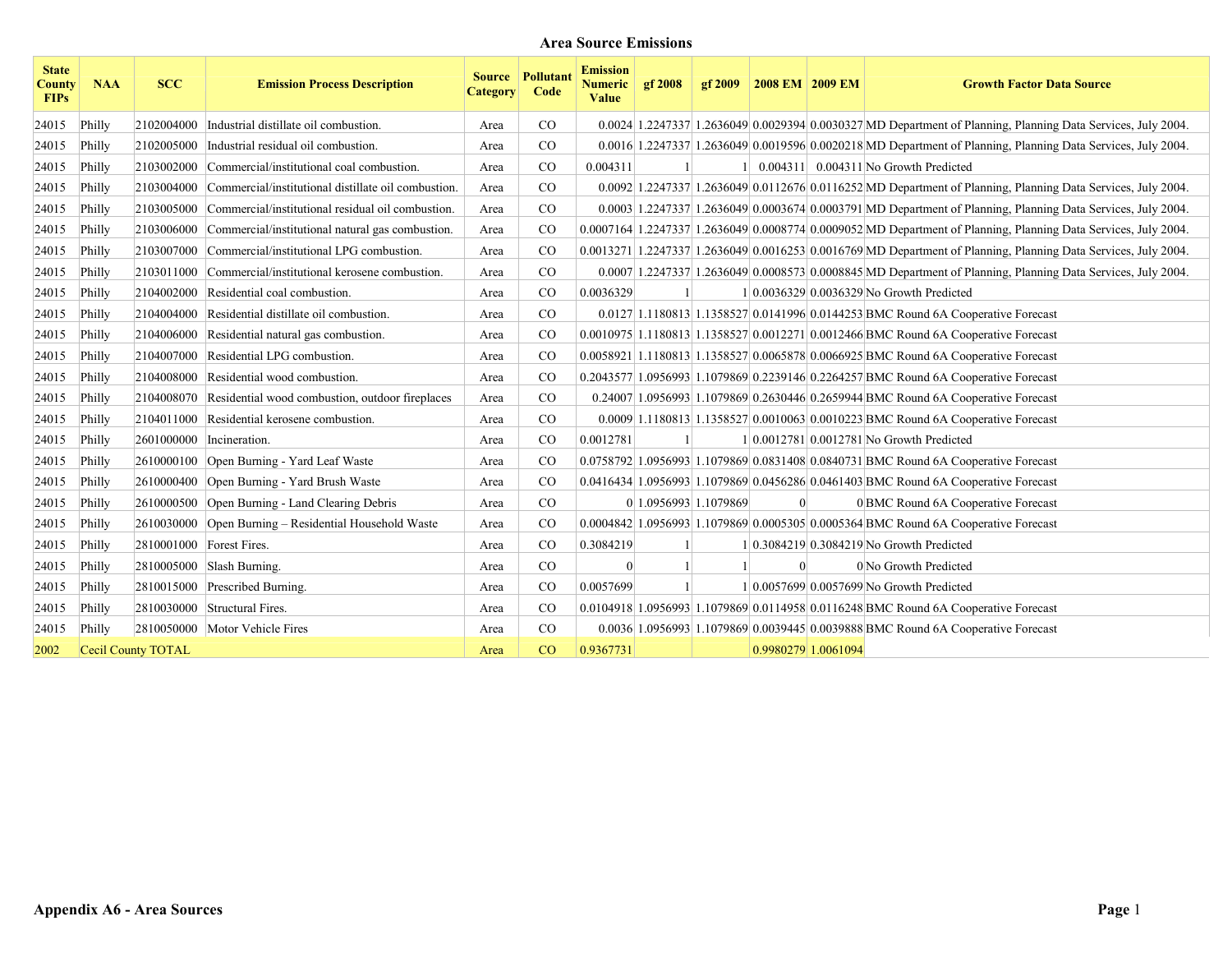| <b>State</b><br><b>County</b><br><b>FIPs</b> | <b>NAA</b> | <b>SCC</b>               | <b>Emission Process Description</b>                           | <b>Category</b> | <b>Source Pollutant</b><br>Code | <b>Emission</b><br><b>Numeric</b><br>Value | gf 2008 | gf 2009               | $ 2008$ EM $ 2009$ EM | <b>Growth Factor Data Source</b>                                                                                |
|----------------------------------------------|------------|--------------------------|---------------------------------------------------------------|-----------------|---------------------------------|--------------------------------------------|---------|-----------------------|-----------------------|-----------------------------------------------------------------------------------------------------------------|
| 24015                                        | Philly     |                          | 2102004000 Industrial distillate oil combustion.              | Area            | <b>NOX</b>                      |                                            |         |                       |                       | 0.0096 1.2247337 1.2636049 0.0117574 0.0121306 MD Department of Planning, Planning Data Services, July 2004.    |
| 24015                                        | Philly     |                          | 2102005000 Industrial residual oil combustion.                | Area            | <b>NOX</b>                      |                                            |         |                       |                       | 0.0176 1.2247337 1.2636049 0.0215553 0.0222394 MD Department of Planning, Planning Data Services, July 2004.    |
| 24015                                        | Philly     |                          | 2103002000 Commercial/institutional coal combustion.          | Area            | <b>NOX</b>                      | 0.004311                                   |         |                       |                       | $0.004311$ 0.004311 No Growth Predicted                                                                         |
| 24015                                        | Philly     |                          | 2103004000 Commercial/institutional distillate oil combustion | Area            | <b>NOX</b>                      |                                            |         |                       |                       | 0.0368 1.2247337 1.2636049 0.0450702 0.0465007 MD Department of Planning, Planning Data Services, July 2004.    |
| 24015                                        | Philly     |                          | 2103005000 Commercial/institutional residual oil combustion.  | Area            | <b>NOX</b>                      |                                            |         |                       |                       | 0.0028 1.2247337 1.2636049 0.0034293 0.0035381 MD Department of Planning, Planning Data Services, July 2004.    |
| 24015                                        | Philly     |                          | 2103006000 Commercial/institutional natural gas combustion.   | Area            | <b>NOX</b>                      |                                            |         |                       |                       | 0.0008016 1.2247337 1.2636049 0.0009818 0.001013 MD Department of Planning, Planning Data Services, July 2004.  |
| 24015                                        | Philly     |                          | 2103007000 Commercial/institutional LPG combustion.           | Area            | <b>NOX</b>                      |                                            |         |                       |                       | 0.0097786 1.2247337 1.2636049 0.0119762 0.0123563 MD Department of Planning, Planning Data Services, July 2004. |
| 24015                                        | Philly     |                          | 2103011000 Commercial/institutional kerosene combustion.      | Area            | <b>NOX</b>                      |                                            |         |                       |                       | 0.0026 1.2247337 1.2636049 0.0031843 0.0032854 MD Department of Planning, Planning Data Services, July 2004.    |
| 24015                                        | Philly     |                          | 2104002000 Residential coal combustion.                       | Area            | <b>NOX</b>                      | 0.0001202                                  |         |                       |                       | $1 0.0001202 0.0001202 $ No Growth Predicted                                                                    |
| 24015                                        | Philly     |                          | 2104004000 Residential distillate oil combustion.             | Area            | <b>NOX</b>                      |                                            |         |                       |                       | 0.0457 1.1180813 1.1358527 0.0510963 0.0519085 BMC Round 6A Cooperative Forecast                                |
| 24015                                        | Philly     |                          | 2104006000 Residential natural gas combustion.                | Area            | <b>NOX</b>                      |                                            |         |                       |                       | $0.0025791$ 1.1180813 1.1358527 0.0028836 0.0029295 BMC Round 6A Cooperative Forecast                           |
| 24015                                        | Philly     |                          | 2104007000 Residential LPG combustion.                        | Area            | <b>NOX</b>                      |                                            |         |                       |                       | $0.0434152$ 1.1180813 1.1358527 0.0485417 0.0493132 BMC Round 6A Cooperative Forecast                           |
| 24015                                        | Philly     |                          | 2104008000 Residential wood combustion.                       | Area            | <b>NOX</b>                      |                                            |         |                       |                       | 0.0024999 1.0956993 1.1079869 0.0027391 0.0027698 BMC Round 6A Cooperative Forecast                             |
| 24015                                        | Philly     |                          | 2104008070 Residential wood combustion, outdoor fireplaces.   | Area            | <b>NOX</b>                      |                                            |         |                       |                       | 0.002471 1.0956993 1.1079869 0.0027075 0.0027379 BMC Round 6A Cooperative Forecast                              |
| 24015                                        | Philly     |                          | 2104011000 Residential kerosene combustion.                   | Area            | <b>NOX</b>                      |                                            |         |                       |                       | 0.0032 1.1180813 1.1358527 0.0035779 0.0036347 BMC Round 6A Cooperative Forecast                                |
| 24015                                        | Philly     | 2601000000 Incineration. |                                                               | Area            | <b>NOX</b>                      | 0.0006863                                  |         |                       |                       | 1 0.0006863 0.0006863 No Growth Predicted                                                                       |
| 24015                                        | Philly     |                          | 2610000100 Open Burning - Yard Leaf Waste                     | Area            | <b>NOX</b>                      |                                            |         |                       |                       | $(0.0042005 \mid 1.0956993 \mid 1.1079869 \mid 0.0046024 \mid 0.004654 \mid$ BMC Round 6A Cooperative Forecast  |
| 24015                                        | Philly     |                          | 2610000400 Open Burning - Yard Brush Waste                    | Area            | <b>NOX</b>                      |                                            |         |                       |                       | $[0.0014873]$ 1.0956993 1.1079869 0.0016296 0.0016479 BMC Round 6A Cooperative Forecast                         |
| 24015                                        | Philly     |                          | 2610000500 Open Burning - Land Clearing Debris                | Area            | <b>NOX</b>                      |                                            |         | 0 1.0956993 1.1079869 |                       | 0 BMC Round 6A Cooperative Forecast                                                                             |
| 24015                                        | Philly     |                          | 2610030000 Open Burning - Residential Household Waste         | Area            | <b>NOX</b>                      |                                            |         |                       |                       | 3.414E-05 1.0956993 1.1079869 3.741E-05 3.783E-05 BMC Round 6A Cooperative Forecast                             |
| 24015                                        | Philly     | 2810001000 Forest Fires. |                                                               | Area            | <b>NOX</b>                      | 0.0088121                                  |         |                       |                       | 1 0.0088121 0.0088121 No Growth Predicted                                                                       |
| 24015                                        | Philly     |                          | $ 2810005000 $ Slash Burning.                                 | Area            | NOx                             |                                            |         |                       |                       | 0 No Growth Predicted                                                                                           |
| 24015                                        | Philly     |                          | 2810015000 Prescribed Burning.                                | Area            | <b>NOx</b>                      |                                            |         |                       |                       | 0 No Growth Predicted                                                                                           |
| 24015                                        | Philly     |                          | 2810030000 Structural Fires.                                  | Area            | <b>NOX</b>                      |                                            |         |                       |                       | 0.0002448 1.0956993 1.1079869 0.0002682 0.0002712 BMC Round 6A Cooperative Forecast                             |
| 24015                                        | Philly     |                          | 2810050000 Motor Vehicle Fires                                | Area            | <b>NOX</b>                      |                                            |         |                       |                       | 0.0001 1.0956993 1.1079869 0.0001096 0.0001108 BMC Round 6A Cooperative Forecast                                |
| 2002                                         |            | Cecil County TOTAL       |                                                               | Area            | <b>NOX</b>                      | 0.1998416                                  |         |                       | 0.2300774 0.2350084   |                                                                                                                 |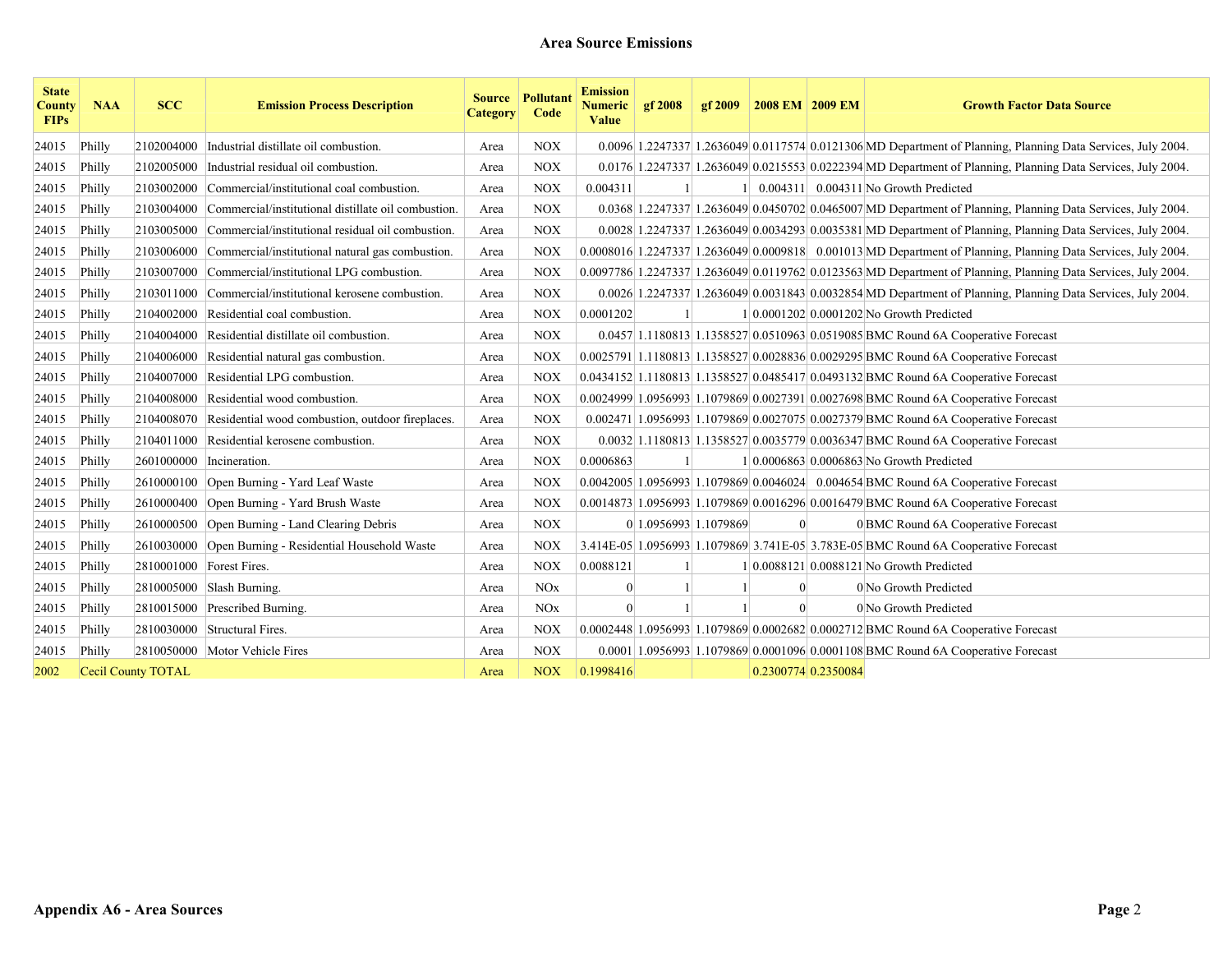| <b>State</b><br>County<br><b>FIPs</b> | <b>NAA</b> | <b>SCC</b> | <b>Emission Process Description</b>                            | <b>Source</b><br>Category | Pollutant<br>Code | <b>Emission</b><br><b>Numeric</b><br><b>Value</b> | gf 2008 | gf 2009               | $2008$ EM   $2009$ EM | <b>Growth Factor Data Source</b>                                                                                |
|---------------------------------------|------------|------------|----------------------------------------------------------------|---------------------------|-------------------|---------------------------------------------------|---------|-----------------------|-----------------------|-----------------------------------------------------------------------------------------------------------------|
| 24015                                 | Philly     | 2102004000 | Industrial distillate oil combustion.                          | Area                      | <b>VOC</b>        |                                                   |         |                       |                       | 0.0001 1.2247337 1.2636049 0.0001225 0.0001264 MD Department of Planning, Planning Data Services, July 2004.    |
| 24015                                 | Philly     | 2102005000 | Industrial residual oil combustion.                            | Area                      | <b>VOC</b>        |                                                   |         |                       |                       | 0.0001 1.2247337 1.2636049 0.0001225 0.0001264 MD Department of Planning, Planning Data Services, July 2004.    |
| 24015                                 | Philly     |            | 2103002000 Commercial/institutional coal combustion            | Area                      | <b>VOC</b>        | 0.000342                                          |         |                       |                       | 1 0.000342 0.000342 No Growth Predicted                                                                         |
| 24015                                 | Philly     |            | 2103004000 Commercial/institutional distillate oil combustion. | Area                      | <b>VOC</b>        |                                                   |         |                       |                       | 0.0006 1.2247337 1.2636049 0.0007348 0.0007582 MD Department of Planning, Planning Data Services, July 2004.    |
| 24015                                 | Philly     | 2103005000 | Commercial/institutional residual oil combustion.              | Area                      | <b>VOC</b>        |                                                   |         |                       |                       | 0.0001 1.2247337 1.2636049 0.0001225 0.0001264 MD Department of Planning, Planning Data Services, July 2004     |
| 24015                                 | Philly     | 2103006000 | Commercial/institutional natural gas combustion.               | Area                      | <b>VOC</b>        |                                                   |         |                       |                       | 4.69E-05 1.2247337 1.2636049 5.745E-05 5.927E-05 MD Department of Planning, Planning Data Services, July 2004.  |
| 24015                                 | Philly     | 2103007000 | Commercial/institutional LPG combustion.                       | Area                      | <b>VOC</b>        |                                                   |         |                       |                       | 0.0003492 1.2247337 1.2636049 0.0004277 0.0004413 MD Department of Planning, Planning Data Services, July 2004. |
| 24015                                 | Philly     | 2103011000 | Commercial/institutional kerosene combustion                   | Area                      | <b>VOC</b>        |                                                   |         | 0 1.2247337 1.2636049 |                       | 0 MD Department of Planning, Planning Data Services, July 2004.                                                 |
| 24015                                 | Philly     |            | 2104002000 Residential coal combustion.                        | Area                      | <b>VOC</b>        | 0.0001321                                         | 1       |                       |                       | 1 0.0001321 0.0001321 No Growth Predicted                                                                       |
| 24015                                 | Philly     |            | 2104004000 Residential distillate oil combustion.              | Area                      | <b>VOC</b>        |                                                   |         |                       |                       | 0.0018 1.1180813 1.1358527 0.0020125 0.0020445 BMC Round 6A Cooperative Forecast                                |
| 24015                                 | Philly     |            | 2104006000 Residential natural gas combustion.                 | Area                      | <b>VOC</b>        |                                                   |         |                       |                       | 0.0001509 1.1180813 1.1358527 0.0001687 0.0001714 BMC Round 6A Cooperative Forecast                             |
| 24015                                 | Philly     |            | 2104007000 Residential LPG combustion.                         | Area                      | <b>VOC</b>        |                                                   |         |                       |                       | 0.0015505 1.1180813 1.1358527 0.0017336 0.0017612 BMC Round 6A Cooperative Forecast                             |
| 24015                                 | Philly     |            | 2104008000 Residential wood combustion.                        | Area                      | <b>VOC</b>        |                                                   |         |                       |                       | 0.1199371 1.0956993 1.1079869 0.131415 0.1328888 BMC Round 6A Cooperative Forecast                              |
| 24015                                 | Philly     | 2104008070 | Residential wood combustion, outdoor fireplaces.               | Area                      | VOC               |                                                   |         |                       |                       | 0.2176407 1.0956993 1.1079869 0.2384687 0.241143 BMC Round 6A Cooperative Forecast                              |
| 24015                                 | Philly     | 2104011000 | Residential kerosene combustion.                               | Area                      | <b>VOC</b>        |                                                   |         |                       |                       | 0.0001 1.1180813 1.1358527 0.0001118 0.0001136 BMC Round 6A Cooperative Forecast                                |
| 24015                                 | Philly     |            | 2275900000 Aircraft refueling.                                 | Area                      | $\rm VOC$         |                                                   |         | 0 1.2247337 1.2636049 |                       | 0 MD Department of Planning, Planning Data Services, July 2004.                                                 |
| 24015                                 | Philly     |            | 2302050000 Small bakeries.                                     | Area                      | <b>VOC</b>        |                                                   |         |                       |                       | 0.0051 1.0956993 1.1079869 0.0055881 0.0056507 BMC Round 6A Cooperative Forecast                                |
| 24015                                 | Philly     |            | 2302070001 Small breweries                                     | Area                      | <b>VOC</b>        |                                                   |         | 0 1.0956993 1.1079869 |                       | 0 BMC Round 6A Cooperative Forecast                                                                             |
| 24015                                 | Philly     |            | 2302070005 Small Wineries                                      | Area                      | <b>VOC</b>        |                                                   |         | 0 1.0956993 1.1079869 | $\Omega$              | 0 BMC Round 6A Cooperative Forecast                                                                             |
| 24015                                 | Philly     |            | 2401002000 Solvent-based architectural surface coatings.       | Area                      | <b>VOC</b>        |                                                   |         |                       |                       | 0.2205619 1.0956993 1.1079869 0.2416695 0.2443797 BMC Round 6A Cooperative Forecast                             |
| 24015                                 | Philly     |            | 2401003000   Water-based architectural surface coatings.       | Area                      | <b>VOC</b>        |                                                   |         |                       |                       | 0.1946946 1.0956993 1.1079869 0.2133267 0.215719 BMC Round 6A Cooperative Forecast                              |
| 24015                                 | Philly     | 2401005000 | Automobile refinishing.                                        | Area                      | <b>VOC</b>        |                                                   |         |                       |                       | 0.072344 1.2247337 1.2636049 0.0886021 0.0914142 MD Department of Planning, Planning Data Services, July 2004   |
| 24015                                 | Philly     | 2401008000 | Traffic paints.                                                | Area                      | <b>VOC</b>        |                                                   |         |                       |                       | 0.0237859 1.0956993 1.1079869 0.0260622 0.0263544 BMC Round 6A Cooperative Forecast                             |
| 24015                                 | Philly     |            | 2401008999 Traffic paint solvents.                             | Area                      | <b>VOC</b>        |                                                   |         |                       |                       | 0.4539477 1.0956993 1.1079869 0.4973902 0.5029681 BMC Round 6A Cooperative Forecast                             |
| 24015                                 | Philly     | 2401015000 | Surface coatings of finished wood products.                    | Area                      | <b>VOC</b>        |                                                   |         |                       |                       | 0.0115885 1.2247337 1.2636049 0.0141928 0.0146432 MD Department of Planning, Planning Data Services, July 2004. |
| 24015                                 | Philly     |            | $ 2401025000 $ Surface coatings of metal furniture & fixtures. | Area                      | <b>VOC</b>        |                                                   |         |                       |                       | 0.0363077 1.2247337 1.2636049 0.0444673 0.0458786 MD Department of Planning, Planning Data Services, July 2004. |
| 24015                                 | Philly     |            | 2401040000 Surface coatings of metal cans.                     | Area                      | <b>VOC</b>        |                                                   |         |                       |                       | 0.2258375 1.2247337 1.2636049 0.2765908 0.2853694 MD Department of Planning, Planning Data Services, July 2004. |
| 24015                                 | Philly     |            | 2401050000 Surface coatings of misc. metals.                   | Area                      | VOC               |                                                   |         |                       |                       | 0.0868606 1.2247337 1.2636049 0.1063811 0.1097575 MD Department of Planning, Planning Data Services, July 2004. |
| 24015                                 | Philly     | 2401055000 | Surface coatings of machinery $\&$ equipment.                  | Area                      | VOC               |                                                   |         |                       |                       | 0.0658942 1.2247337 1.2636049 0.0807029 0.0832643 MD Department of Planning, Planning Data Services, July 2004. |
| 24015                                 | Philly     | 2401080000 | Surface coatings of marine.                                    | Area                      | <b>VOC</b>        |                                                   |         | 0 1.2247337 1.2636049 |                       | 0 MD Department of Planning, Planning Data Services, July 2004.                                                 |
| 24015                                 | Philly     | 2401090000 | Surface coatings - misc. manufacturing.                        | Area                      | VOC               |                                                   |         |                       |                       | 0.1042327 1.2247337 1.2636049 0.1276573 0.1317089 MD Department of Planning, Planning Data Services, July 2004. |
| 24015                                 | Philly     | 2401100000 | Surface coatings for Industrial maintenance.                   | Area                      | <b>VOC</b>        |                                                   |         |                       |                       | 0.1111815 1.2247337 1.2636049 0.1361678 0.1404895 MD Department of Planning, Planning Data Services, July 2004. |
| 24015                                 | Philly     |            | 2401200000 Surface coatings - other categories.                | Area                      | <b>VOC</b>        |                                                   |         |                       |                       | 0.1111815 1.2247337 1.2636049 0.1361678 0.1404895 MD Department of Planning, Planning Data Services, July 2004. |
| 24015                                 | Philly     |            | 2401990000 Surface coatings of all categories.                 | Area                      | <b>VOC</b>        |                                                   |         |                       |                       | 0.0056538 1.2247337 1.2636049 0.0069245 0.0071442 MD Department of Planning, Planning Data Services, July 2004. |
| 24015                                 | Philly     |            | 2415300000 Cold cleaning solvents.                             | Area                      | <b>VOC</b>        |                                                   |         |                       |                       | 0.2888404 1.2247337 1.2636049 0.3537525 0.3649801 MD Department of Planning, Planning Data Services, July 2004. |
| 24015                                 | Philly     |            | 2420000370 Stoddard Solventy Dry Cleaners                      | Area                      | <b>VOC</b>        |                                                   |         | 0 1.0956993 1.1079869 | $\vert$ 0             | 0 BMC Round 6A Cooperative Forecast                                                                             |